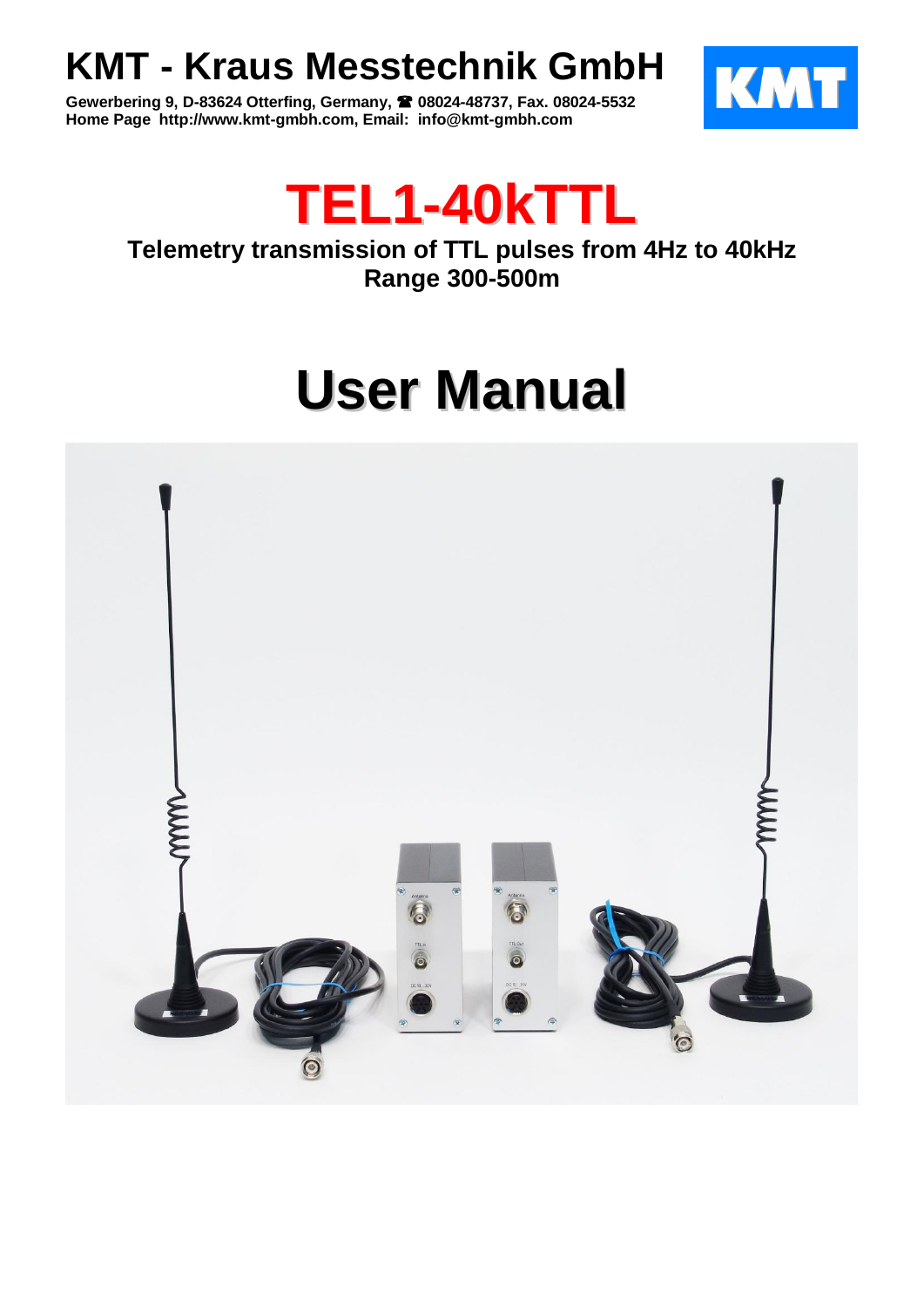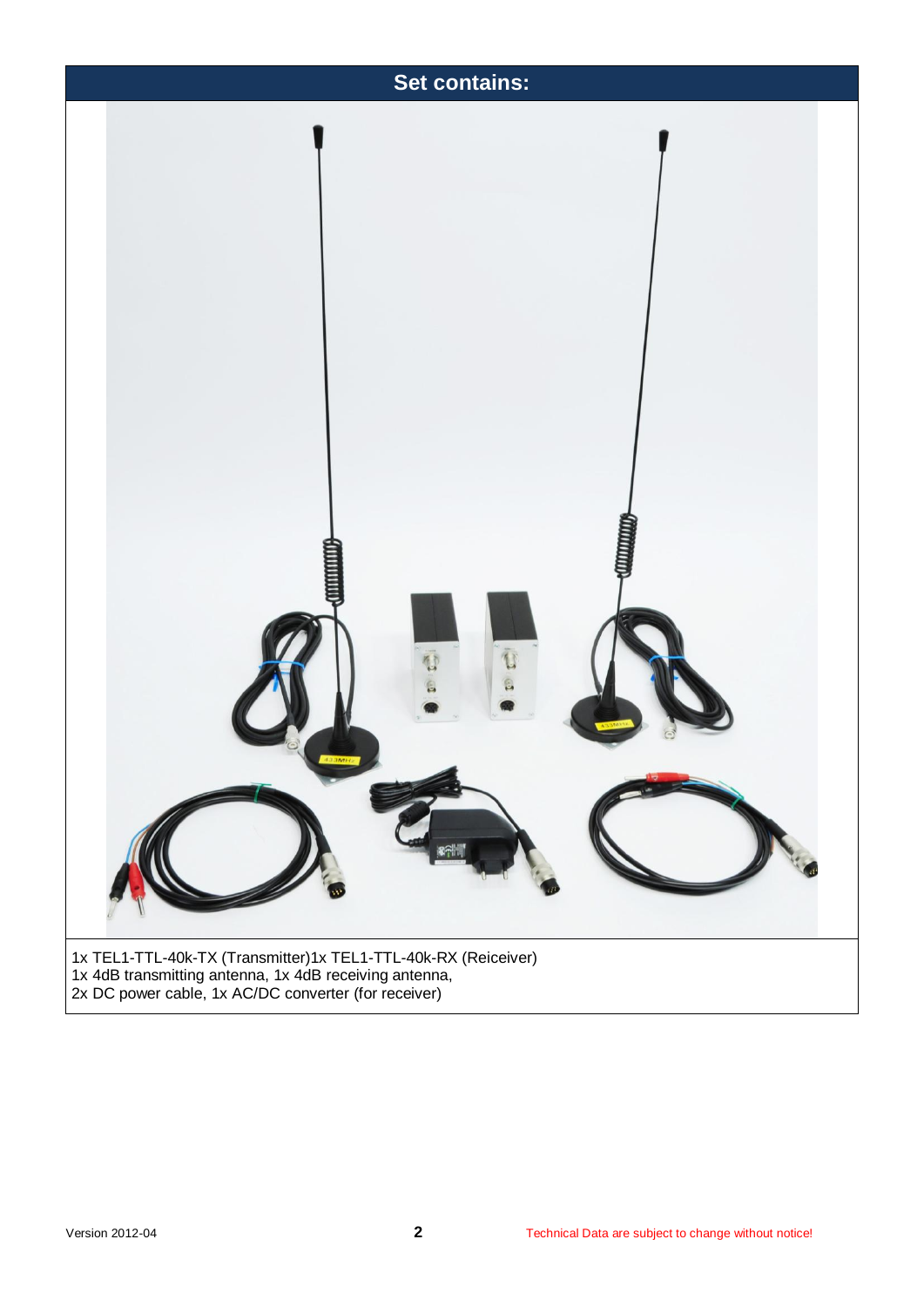### **Transmitter**



#### **Receiver**

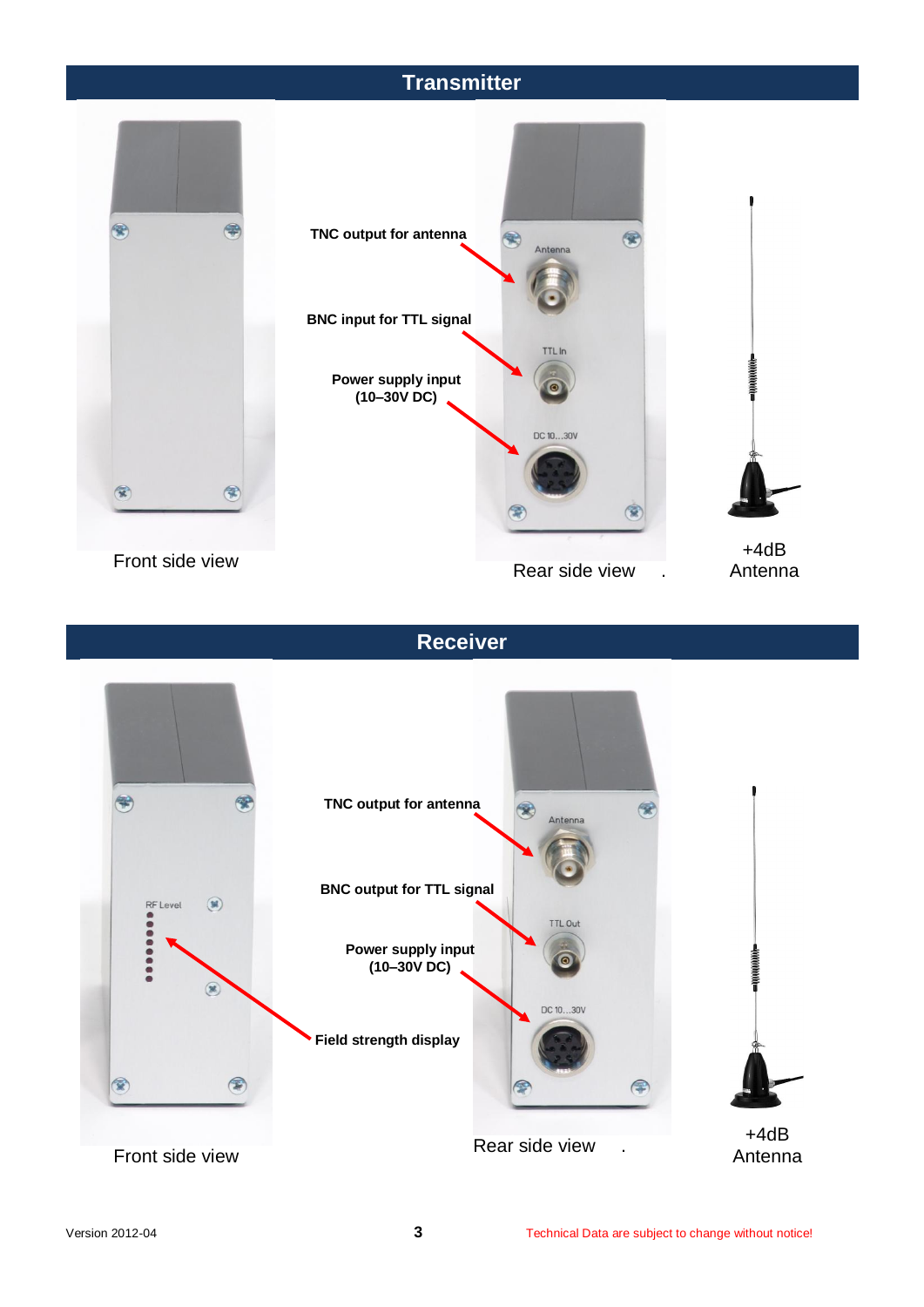

frequency. For transportation put every time an iron plate on the magnetic socket area to absorb the magnetic field strength.